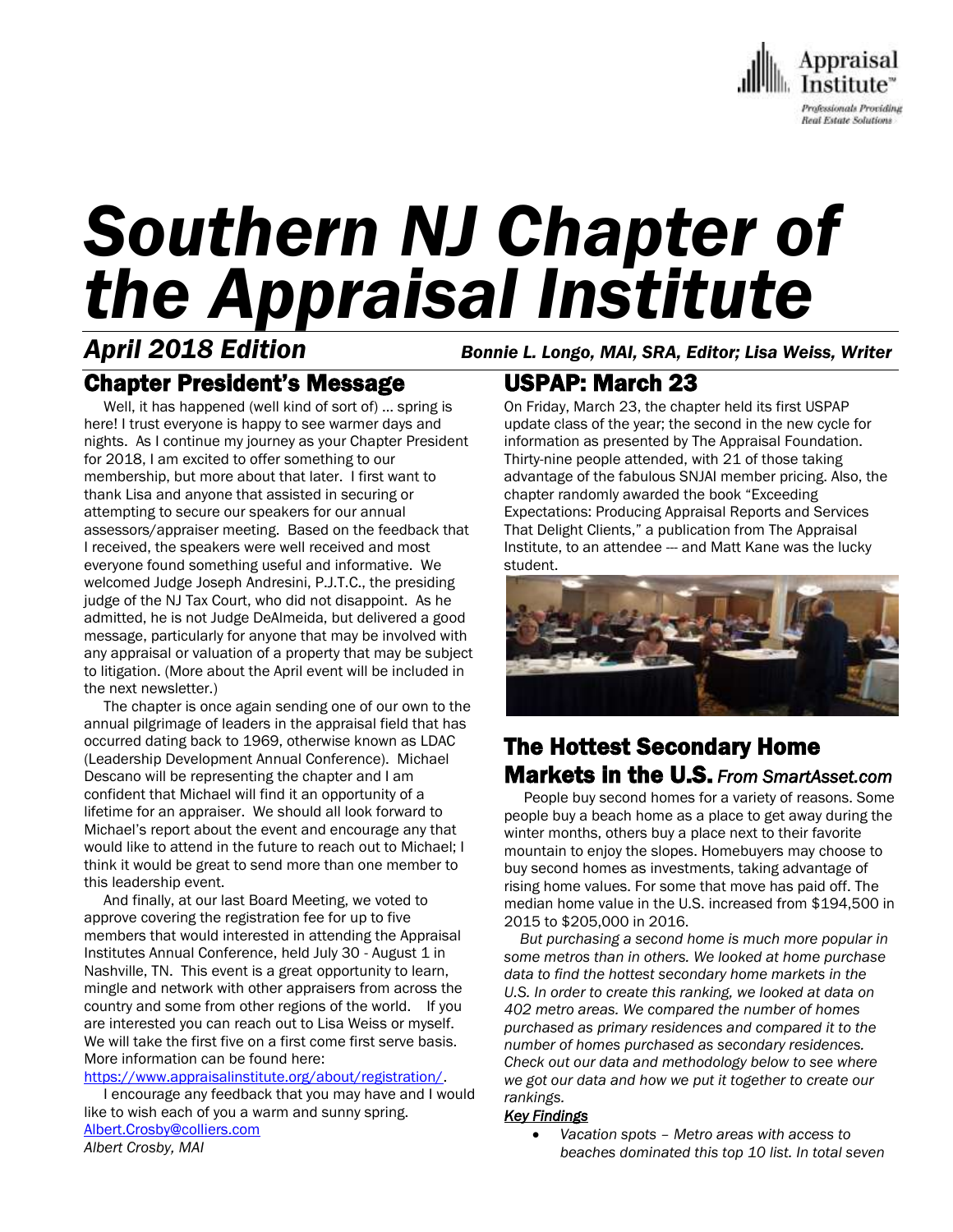

*of the 10 hottest secondary-home markets are near a beach.*

- *Big cities score well – One statistic which sticks out is the popularity of big cities as places to buy a secondary home. The New York, Los Angeles and San Francisco metro areas all rank in the top third.*
- *Difference in incomes – While it's not surprising that people buying secondary homes have higher incomes than those buying primary dwellings, the size of the difference is substantial. The average homebuyer purchasing a secondary home has an income of \$197,400, while those buying a primary residence have an average income of \$74,100. That means the average household purchasing a secondary home has an income equal to 2.6 times the average income of a household purchasing a primary residence.*

1. Ocean City, New Jersey Ocean City lies on the famous Jersey Shore. In total almost 72% of all homes purchased in this metro area were purchased as non-primary dwellings, the highest rate in our study. Secondary homebuyers in Ocean City are wealthier than residents who live there full time. On average a homebuyer buying a secondary home in Ocean City had an income 2.8 times that of a homebuyer buying a primary residence in Ocean City.



## Valuation Magazine Info Request

Jay Schneider, Executive Editor of Valuation magazine, is researching an article on the effect that co-working spaces, such as WeWork, are having on the office sector. Could you offer insight on the topic? Any office market experts? Please contact Jay directly: 312-335-4459 or [jschneider@appraisalinstitute.org.](mailto:jschneider@appraisalinstitute.org)

## In Memory of Guy Elzey, Jr., SRA

 Longtime member E. Guy Elzey, Jr., SRA, passed away. Mr. Elzey served as Chapter President in 1980. and was the 2007 recipient of the George Olasin award. Please keep the entire family in your thoughts & prayers as they mourn this great loss. Below is the obituary, as provided by his son, E. Guy Elzey, III, SRA:

 On March 4, 2018, Age 90 of Haddonfield and Ocean City, NJ; passed away peacefully. Beloved husband of the late Mary "Marie" (nee Solem); Loving father of E. Guy Elzey, III (Susan) of Haddonfield and Nancy Binder (Bill) of Yardley, PA; Devoted grandfather of Erica, Christian and Anders Elzey, and Kirsten and William, IV Binder.

 Guy graduated from Lafayette College and proudly served in the US Army – stationed in Japan with the Army Corps of Engineers, during the Korean War. Guy through his company, E.G. Elzey & Son (founded by his father in 1922) has been engaged in general real estate practices since 1949. He was an appraiser, broker, builder and developer with a keen interest in Haddonfield, especially the downtown business



district. He performed appraisals for governmental agencies, banks, financial institutions, mortgage companies, attorneys and individuals covering all types of properties. He constructed over 400 projects and custom homes in Southern Jersey.

 He was a State Certified General Real Estate Appraiser and held the SRA designation in the Appraisal Institute. He also held the ASA designation in the American Society of Appraiser, the CRP Certified Relocation Professional designation in the Employee Relocation Council; the SR/WA designation in International Right of Way Assoc. and the IFAS designation of Nat'l Assoc. of Independent Fee Appraisers.

 Guy served on the Board of Directors for numerous organizations including: the Nat'l Alumni Board for Lafayette College (1962-2000), Better Business Bureau of SJ (Pres. 1968-69), the Haddonfield Symphony, American Red Cross, Goodwill Industries of SJ, American Soc. of Appraisers Southern NJ Chap. #47 (Past President) , Appraisal Institute (SRA) Chap. # 26, Nat'l Assoc. of Independent Fee Appraisers, NJ Builders Assoc., Homebuilders League of SJ and Camden County Assoc. of Realtors and various boards of the Haddonfield United Methodist Church. He was also a lifetime member of the Ocean City Tabernacle Assoc. Board of Directors.

 Guy enjoyed extensive travels and attending Haddonfield Assembly dances with Marie. He believed in giving back to his community and for over 50 years dedicated himself to Haddonfield as a volunteer Policeman, and to service through the Rotary Club of Haddonfield. Additionally, he was a 32nd degree Mason and a longtime member of Tavistock Country Club.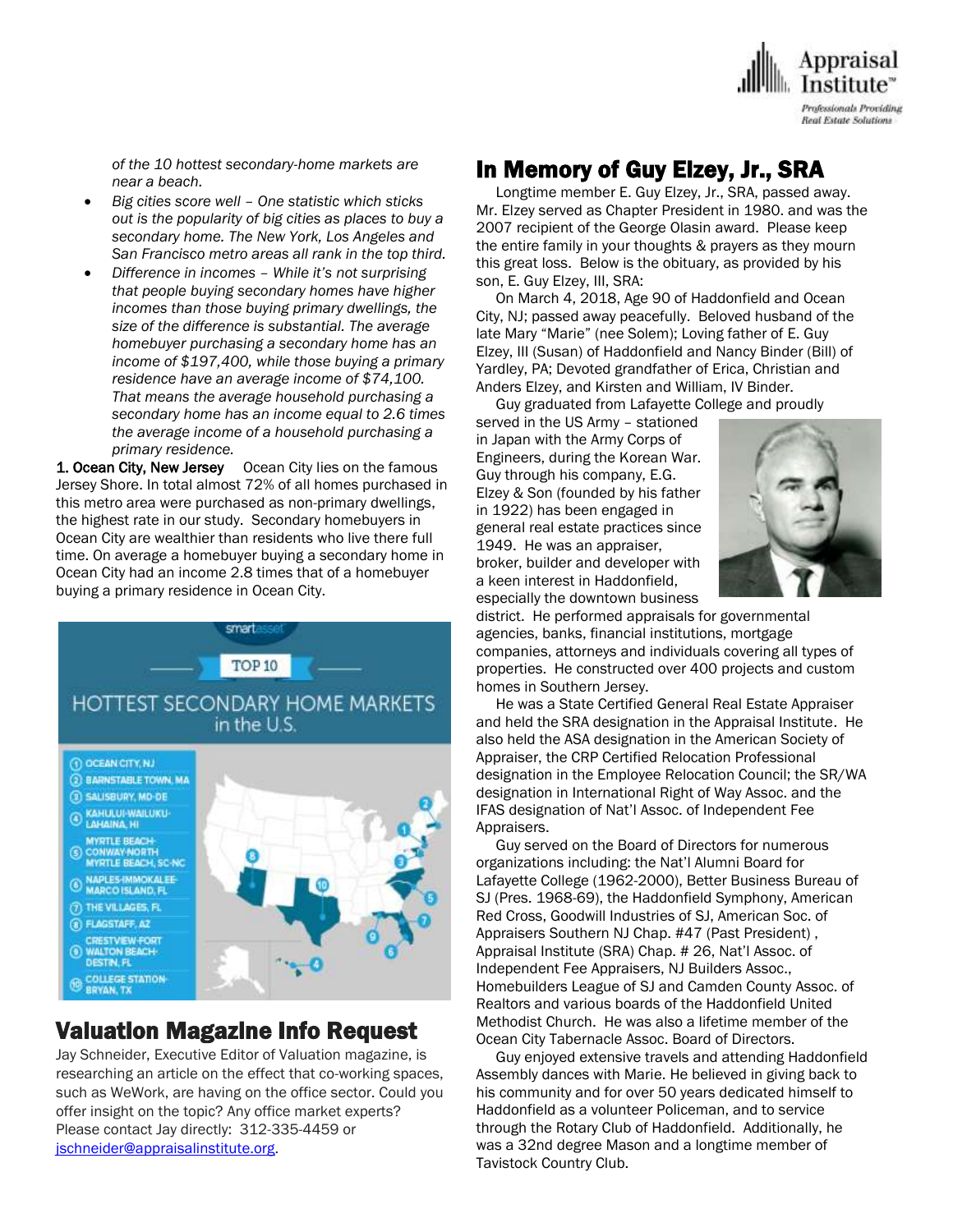

# Member Benefit: New Advertising Venture , with benefits…

#### Find us at the Cowtown Rodeo!

We're trying a new area of advertisement! We will be sponsoring a sign in the arena at the Cowtown Rodeo for the 2018 season. Our sign will be seen by 35,000+ Facebook



fans, broadcast regionally on TV plus seen in-person by thousands of spectators each rodeo week. With this exposure, we will also have FREE tickets to the Cowtown Rodeo to distribute, which is held every Saturday night from May 26-September 29. We are planning a night at the rodeo for later this year; watch for more details! And please let us know if you receive any inquiries after people see our sign at the rodeo!

## Member Benefit #2: FUEL

 FUEL Valuation is a state-of-the-art cloud-based platform powering the next generation of valuation, forecasting, and transaction underwriting for CRE.

Special Price for AI Professionals! AI Professionals Receive:

- Free 30-day trial
- Discounted price of \$99 per month (regular price \$149/month)

Click [here](http://send.appraisalinstitute.org/link.cfm?r=b0cu52FEpQ5beQ1mo2g1Ag~~&pe=ll8nnMli7VLl1mhcBY7mNymwqB5-Hk_rH79AyYFa2jUNRJ1qk0nto9QBjFi-yW9N3sWLchE1snRVh3ijYd-cuQ~~&t=vGC2FJLOY-Ao4P8zp0-oeA~~) to learn more about FUEL and subscribe.

 The Appraisal Institute is excited to introduce this new benefit as FUEL offers superior new technology. As important, FUEL is easy to use and delivers institutional quality features, performance, and reporting with conveniences only state of the art technology can provide.

FUEL automates the entire valuation process from end-

to-end while delivering real-time transparency to every participant in the process using any web



or mobile device. There is no software to install. Anyone can share models with the click of a button. Recipients don't need a licensed copy of FUEL to access shared models. Users can even work together on the same models at the same time. Calculations are instantaneous and accurate. And, FUEL is as easy to use as it is powerful thanks to its intuitive, industry-driven design.

## Comprehensive Exam Prep

Gary DeWeese, MAI, and an instructor for the Appraisal Institute for more than 20 years, is offering his Comp Exam prep material for sale. The cost is \$300 for the Income, \$150 for the Sales, \$150 for the Cost/HBU and \$150 for the General module material. If you purchase the first 3 modules, the General module material is free. The material is based on multiple choice type problems with detailed solutions illustrated. The material is electronically delivered the same day as ordered. For more information about the

material, to read student reviews, and learn how to order go towww.garydeweese.com or contact Gary directly at garydeweese@comcast.net or 925-216-8751. *The materials were developed by Gary DeWeese and are not sponsored or endorsed by the Appraisal Institute.*

#### 2018 UPCOMING EVENTS

[www.myappraisalinstitute.org/education/southernNewJersey](http://www.myappraisalinstitute.org/education/southernNewJersey)

 CONFIRMED 2018 DATES: Register now! June 4: USPAP 7hr Update @ the DOT June 5: 7hr Seminar w/Vince Dowling @ the DOT November 29 & 30: Yellow Book class

 CONFIRMED 2018 DATES: Register soon! June 12: Seminars at the Shore...featuring material created and presented by Vince Dowling, MAI, SRA November 2: Business Practices and Ethics

 If you have classes/seminars/speaks suggestions, please contact Lisa --- we want to offer what you need!

## $\overline{\phantom{a}}$ Job Postings

- Citizens Bank is hiring an Appraisal Analyst III, a member of Credit Risk Management. This person will assist in the managing the Bank's real estate valuation function and risk exposure of residential real estate collateral. The position is responsible for ensuring that the Bank receives regulatorycompliant appraisals and evaluations that are in compliance with corporate policy and standards, Uniform Standards of Professional Appraisal Practice (USPAP), secondary market guidelines and document the results. Must be familiar with a variety of the appraisal industry's concepts and practices and the banks' policy and procedures. Please apply/find more information here: [https://jobs.citizensbank.com/job/marlton/apprai](https://jobs.citizensbank.com/job/marlton/appraisal-analyst-iii/288/7504089) [sal-analyst-iii/288/7504089](https://jobs.citizensbank.com/job/marlton/appraisal-analyst-iii/288/7504089)
- Fast-growing, established appraisal firm seeking qualified Commercial Real Estate Appraisers for full and part time subcontracting work. Competitive fee split. We are a dynamic company with an incredibly positive and upbeat work environment. We believe in empowering our people and providing them with the most efficiencies, and are not afraid to think out of the box. We never compromise our integrity, and our reputation is our greatest asset. We don't believe in status quo and despise stagnation – we relentlessly pursue excellence as a never-ending process. So, if you are professional, self-motivated, proficient in MS Word, Excel and database programs, possess very good verbal and written communication skills, strong analytical skills, are able to work at a fast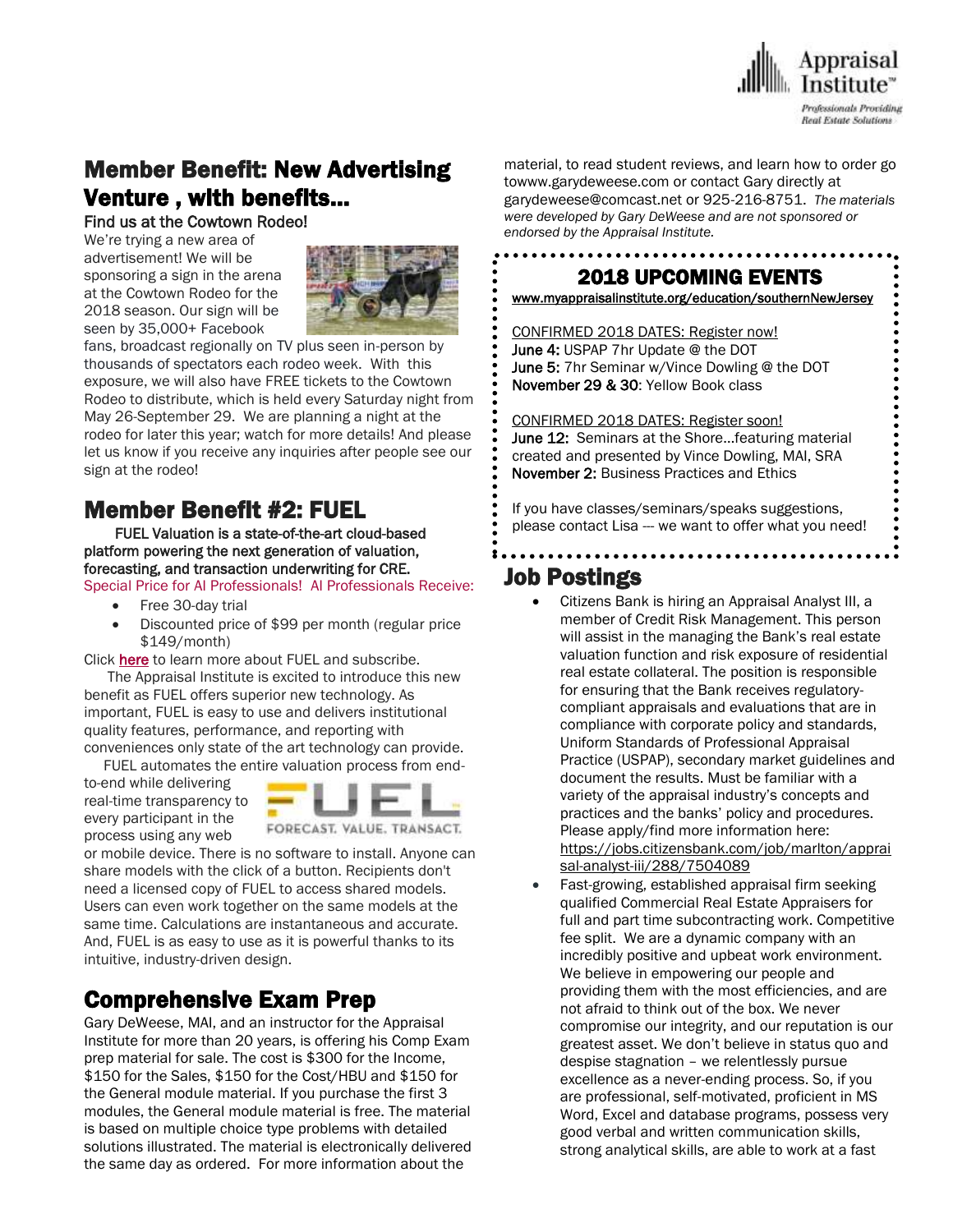

pace, multi-task and meet crucial deadlines, have a healthy dose of common sense, and a pleasant disposition (a must) – we want to hear from you! Please send your resume to

[fay@starmarkappraisals.com](mailto:fay@starmarkappraisals.com)

 Comprehensive Appraisal Corporation is seeking State Certified General Real Estate Appraisers on an independent contractor basis. We are a wellestablished and expanding New Jersey based commercial real estate appraisal firm operated by a member of the Appraisal Institute. For the past 25 years we have been appraising a wide variety of retail, office, industrial, apartment properties as well as vacant land throughout the state and adjoining areas. The firm stands out among its peers for excellence in both work product and service. We place an emphasis on technology in creating efficiencies of operation. We utilize general and appraisal specific software, on-line data subscription services, as well as an industry leading, proprietary comparable sale/lease database system to give our appraisers the advantage they need. Four-year college degree, writing and math skills, appraisal courses and computer proficiency required. Competitive fee split. E-mai[l jobs@comprehensiveappraisal.com.](mailto:jobs@comprehensiveappraisal.com)

Are you on Facebook? We now have a chapter page: "like" us: Southern NJ Chapter - Appraisal Institute



### Outdoor Home Improvements Provide Greatest Value

 In a March press release, the Appraisal Institute encouraged homeowners to prioritize outdoor renovation projects when seeking to increase their potential return on investment.

 "The latest data shows that home improvements focused on the outside of a property are most likely to result in a positive cost-to-value ratio," said Appraisal Institute President James L. Murrett, MAI, SRA. "However, spending money on renovations doesn't necessarily generate a dollar-for-dollar return. Bottom line: cost doesn't necessarily equal value."

 According to Remodeling magazine's most recent Cost vs. Value report, the projects with the highest expected return on investment are manufactured stone veneer, steel entry door replacement, wooden deck addition and minor kitchen remodel. Other projects with potential payoffs, according to the report, are siding replacement and universal design bathroom.

 It may be best to hold off on big renovations if a homeowner isn't sure how long they will be in their home. The longer a homeowner stays in a property, the greater the opportunity for a return on investment.

 Murrett advocated that homeowners considering improvement projects compare the planned renovation to what's typical in the local area.

 "Renovations that elevate a property well in excess of community norms are typically not worth the cost when the owner sells the home," Murrett said.

 For an unbiased analysis of what their home would be worth both before and after an improvement project, a homeowner can work with a highly qualified real estate appraiser – such as a Designated Member of the Appraisal Institute – to conduct a feasibility study. During a feasibility study, an appraiser will analyze the homeowner's property, weigh the cost of rehabilitation and provide an estimate of the property's value before and after the improvement.

 "Unlike a real estate agent or broker, the appraiser is an impartial party to any real estate transaction and has no vested interest in the sale of a property," Murrett said.

 The Appraisal Institute offers a free, informative brochure titled "[Remodeling & Rehabbing](http://email.prnewswire.com/wf/click?upn=hQPTvM7kmxKCxsdOmvrSxElrh2HOzmAs6nfX8FZccNoWWi08LbYebFcASHj4Dui6TRNfoxe1GrAufGP169WKnKaAbSFJ8Z3Ew0gg-2BCNm2BRUKvLH6ts3rKCI94RZG7xupq5SqghOlkiNUG2Qsrf4h8Oepe41gwDIPo7q7-2B1wUtGTLTXFlNsdAnC1UsbnjAtjlgfeX22LDjKafcvo9Cigp6gK824xZWKZ5gYOxhHM3lWEsW-2B7HOblpJl2rUTVr68saJ1wzO5mqf4sHysLd6Ju0Q-3D-3D_YRPfbc9BSCpXKTgdcsJ3-2BdZ9g32aJO-2Biq53XIHTGXdPSCWuUi9-2BY6YFy98ZD0OCM1dFWPhTf5GtMiTgYfWdpZx-2BdukCtjBE94RhcO8xIlyxTqHhS30pQuF999y0d1-2FLHIK6YmZfzQDM9gIHsAGNfb8VnSKGDp5BBcI9pgT-2BQafRDUzoBDwKi7zmk9n6bP7YAQTf-2FPKcZVNQt2Fxcz980sG-2B-2Fdt1saYOdZH1PSMjtAZBXIsqCYvllTaGFGtSJqxJFRWUPVy2N64GkRew0n9P6DPupLw-2F8gLQH8YHXX3cq-2BG8P-2B9cu1KRVuVsF01zsTdHe-2Byo-2BAAJ-2FAPQ-2BqmilIp4xVQ-3D-3D)," which provides consumers with valuable advice on home improvement projects.

## Appraisal Institute Leads 34 Groups in Advancing Changes to Bank Regulation Bill

 On March 13, the Appraisal Institute led nearly three dozen valuation organizations in applauding revisions to a bipartisan Senate bill that would roll back many postfinancial-crisis banking rules found in the Dodd-Frank Act.

 "Thank you for including several clarifying provisions relating to rural residential appraisals to Section 103 of S. 2155, the Economic Growth, Regulatory Relief, and Consumer Protection Act," the Appraisal Institute and 33 other real estate valuation groups wrote to Sen. Mike Crapo, R-Idaho, chair of the Senate Committee on Banking, Housing and Urban Affairs. Although the Appraisal Institute took no position on the bill, it endorsed changes to proposed appraisal exemptions found in a previous version of the measure. The bill now clarifies that a bank must engage at least three appraisers on the bank's approved appraiser list, in the local market area and in compliance with existing appraiser independence requirements. It also establishes a reasonable timeliness standard.

 "These provisions will help ensure that banks make a good faith effort to place the appraisal with local market appraisers, consistent with the bill's intent," the organizations' letter said.

 If passed, the measure would mark the most significant revision of banking rules since Congress passed the Dodd-Frank Wall Street Reform and Consumer Protection Act of 2010, a sweeping financial regulatory law enacted in response to the 2008 economic crisis. Senate leaders said March 8 that a vote by the full Senate is expected the week of March 12. Citing concerns with the business and regulatory environment for appraisers, the Appraisal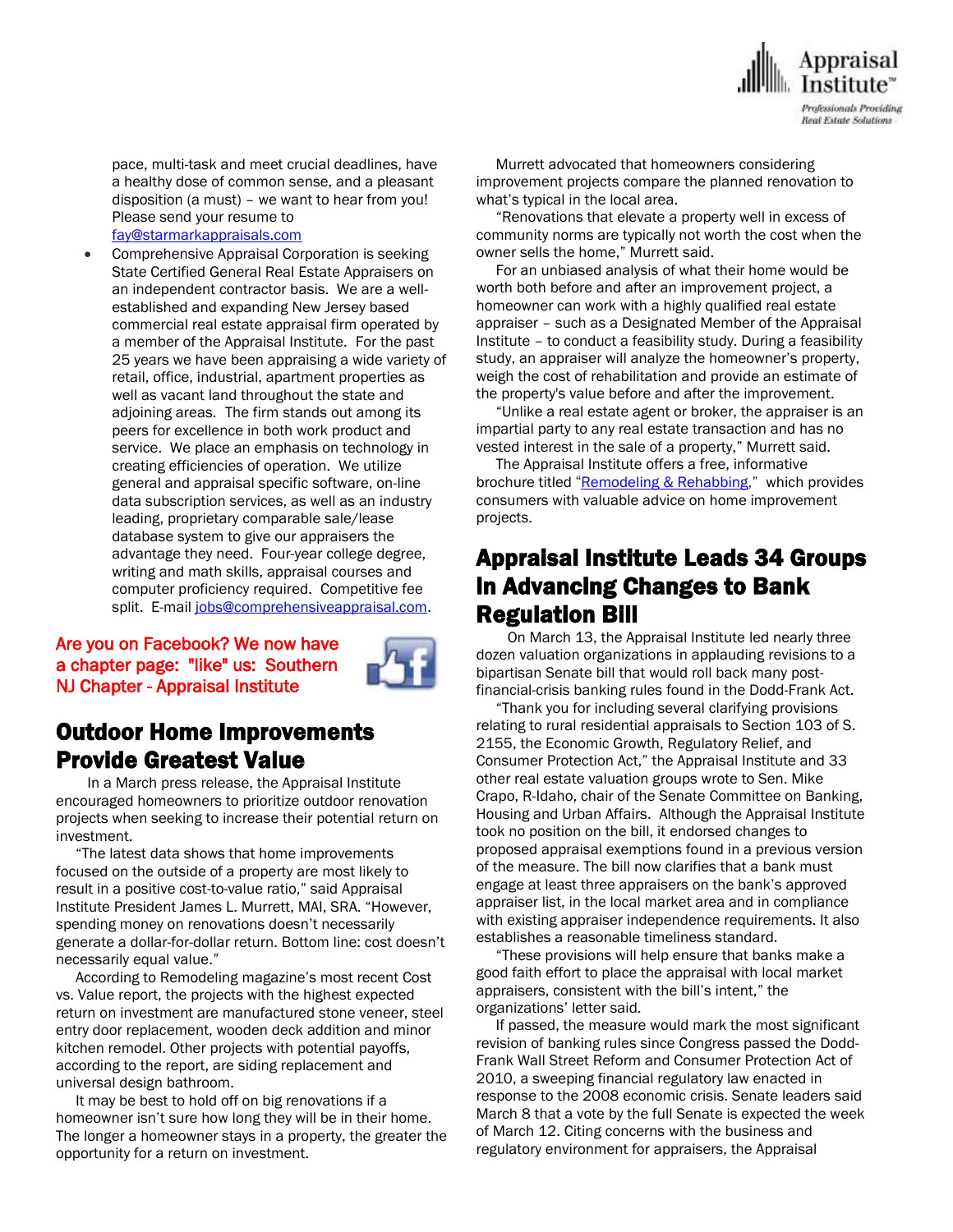

Institute and the other organizations also addressed issues with enforcement of risk mitigation standards and asked Crapo's committee to examine the future of appraisal regulations.

 "We encourage the Committee on Banking to examine adherence to existing safety and soundness regulations by financial institutions and the underlying business and regulatory environment of real estate appraisers, finding ways to make the appraisal regulatory structure more efficient and attractive to the next generation of appraisers," the organizations said in their letter. Read the [letter here.](http://email.prnewswire.com/wf/click?upn=hQPTvM7kmxKCxsdOmvrSxElrh2HOzmAs6nfX8FZccNoWWi08LbYebFcASHj4Dui6TRNfoxe1GrAufGP169WKnHFEtqkG5Oe0sUCxArKoVN9QaTVceZNzxuBRZ4U95xn6rote242Q-2BOZYcMC0gga4k5FKLqIigx8zmx37gZtIzn-2BpCvLgM3-2BbAsXJ9zOBlUxnSlYrU2xprc-2FFE0yUdNpTF4ND1Jx6V8flQbIJgNgN8Iqd550glVEWuGc7nrH8UN-2BUqAjsgLNb1-2Fp-2BxmP6bZPyPQ-3D-3D_YRPfbc9BSCpXKTgdcsJ3-2BdZ9g32aJO-2Biq53XIHTGXdPSCWuUi9-2BY6YFy98ZD0OCM1dFWPhTf5GtMiTgYfWdpZzXX7ZPyTYrE5dRjnyYlDX7-2BGVkIHJNCev0z0pS1iK1LG4OQEJD5o1J1h6WoWOgatwhHeP6WUwmNrs-2BL-2F71BElYzrJTcrpI-2Bn-2F4fYw3PBDbZnCxifU6EleAJOGjogWgfVx648wlEqbyJtddPeN83AoMU0Iefqe8LO5NC0bg3VZztnVmtF9toEGBw3nRVqaS0n-2BJCSpWfgSMO7Yn9zHqDL8IFTKoDV2KXyqktx8A9JzBdnqo1T1K4KJkeyRNfM6O4eA-3D-3D) 

## Appraisers Key to Property Tax Appeals, Appraisal Institute Says

 Highly qualified appraisers are able to assist homeowners with appeals of property taxes, which can be a homeowner's largest annual expense, the nation's largest professional association of real estate appraisers said in a Feb. 28th release.

 "Sometimes errors are made in how local governments calculate the amount of tax a homeowner owes," said Appraisal Institute President James L. Murrett, MAI, SRA. "It's possible for assessments to be based on flawed information, such as incorrect square footage or number of bedrooms or bathrooms or even location."

 Assessors can't look at each property individually every year as an appraiser might for mortgage financing, employee relocation or other single-property appraisal assignments, Murrett said. He added that homeowners shouldn't assume that the assessor is out to get them in assessing a property's value and therefore determining the amount of tax owed. Property tax assessors usually are elected officials; it's not in their best interest to alienate voters. However, Murrett advised, homeowners can consider a property tax appeal and should be prepared with all the necessary information. Many appraisers collaborate with property tax consultants and attorneys who specialize in tax appeal matters, which could provide the best opportunity for a property owner to increase the chances of a successful tax appeal. Qualified appraisers – such as Designated Members of the Appraisal Institute – can help homeowners who choose to appeal their property tax assessments, he said.

 "An experienced local appraiser can shed light on the local appeals process. However, this doesn't mean that appraisers advocate an unreasonably low value for their clients because that would be an ethical violation," Murrett said.

 Different municipalities can have different stages of tax appeals. Homeowners should check with their assessor's office or a local appraiser who can provide expertise.

 "It's important for homeowners to hire an appraiser who conforms to industry standards. Designated Members of the Appraisal Institute act in an independent, objective and impartial manner and advocate only for their expertly developed value opinions," Murrett said.

# News From National …

**[Online Education:](http://www.mmsend50.com/ls.cfm?r=99596491&sid=8974475&m=957997&u=Appraise&s=http://www.appraisalinstitute.org/online)** Learn at your own pace anytime, anywhere. Top-notch Appraisal Institute courses and seminars come straight to your desktop with online education! Learn from any



computer anywhere, whenever you have time. It's easy, convenient and a great way to get the education you want. Click-through URL:

[http://www.appraisalinstitute.org/online](http://www.mmsend50.com/ls.cfm?r=99596491&sid=8974477&m=957997&u=Appraise&s=http://www.appraisalinstitute.org/online)

National Scholarship information can be found here:

<http://www.aiedtrust.org/pages.asp?id=5>

#### Appraisal Institute Relief Fund: We Need Your Help

The [Appraisal Institute Relief Foundation \(AIRF\)](http://send.appraisalinstitute.org/link.cfm?r=b0cu52FEpQ5beQ1mo2g1Ag~~&pe=tk_FHh1loQtdo4qUJyWR5RHLYBx7c0f6WYZDh9hX4VE_7_vzuz4FsVclEUog0MOe55yrZMXkbsOM8IHpG_PQDQ~~) is a not-forprofit organization that provides emergency financial assistance to those who have experienced a disaster or emergency that has left the recipient in a state of financial, physical or emotional distress. The Appraisal Institute Relief Foundation has 501(c)(3) status with the IRS. Any person or organization that make contributions (money or property) to a  $501(c)(3)$  organization are able to claim deductions for their donations on the their federal income tax under section 170 of the Internal Revenue Code. Please call 312-335-4154 or [email](mailto:relieffoundation@appraisalinstitute.org) with any questions.

**Donate Today** 

#### Mini-Co Publishing Releases Updated Publications with Special Savings to AI Professionals

 The *2018 Self-Storage Expense Guidebook* provides operating expense data for selfstorage properties including ranges and averages by region in the major expense categories. The 2018 edition features an all



new format and data. It is a companion to the annual *Self-Storage Almanac* and a must-read for self-storage professionals! This digital publication is now available for purchase. Compiled by the editors of Mini-Storage Messenger magazine and the self-storage team at NGKF Capital markets, the 2018 edition of this annual resource provides operating expense data for self-storage properties in the U.S. including ranges and averages by region in the major expense categories. This edition features an all new format & data.

 Order the digital format of the *2018 Self-Storage Expense Guidebook* for \$24.95. [Log in](http://send.appraisalinstitute.org/link.cfm?r=TyxXOooBFM-9kcaVyjABIA~~&pe=uXRS0meTFLdhDtZHOnyUE8wMYovvVRMGrvQsO-LdzBOEHWCg4HEstrBV4A3oCAiiOPECiU4iDAk1-xisVnPqXg~~&t=za-O8Q9Otl8n-eQ0E8QKgQ~~) to get the discount available to AI professionals only.